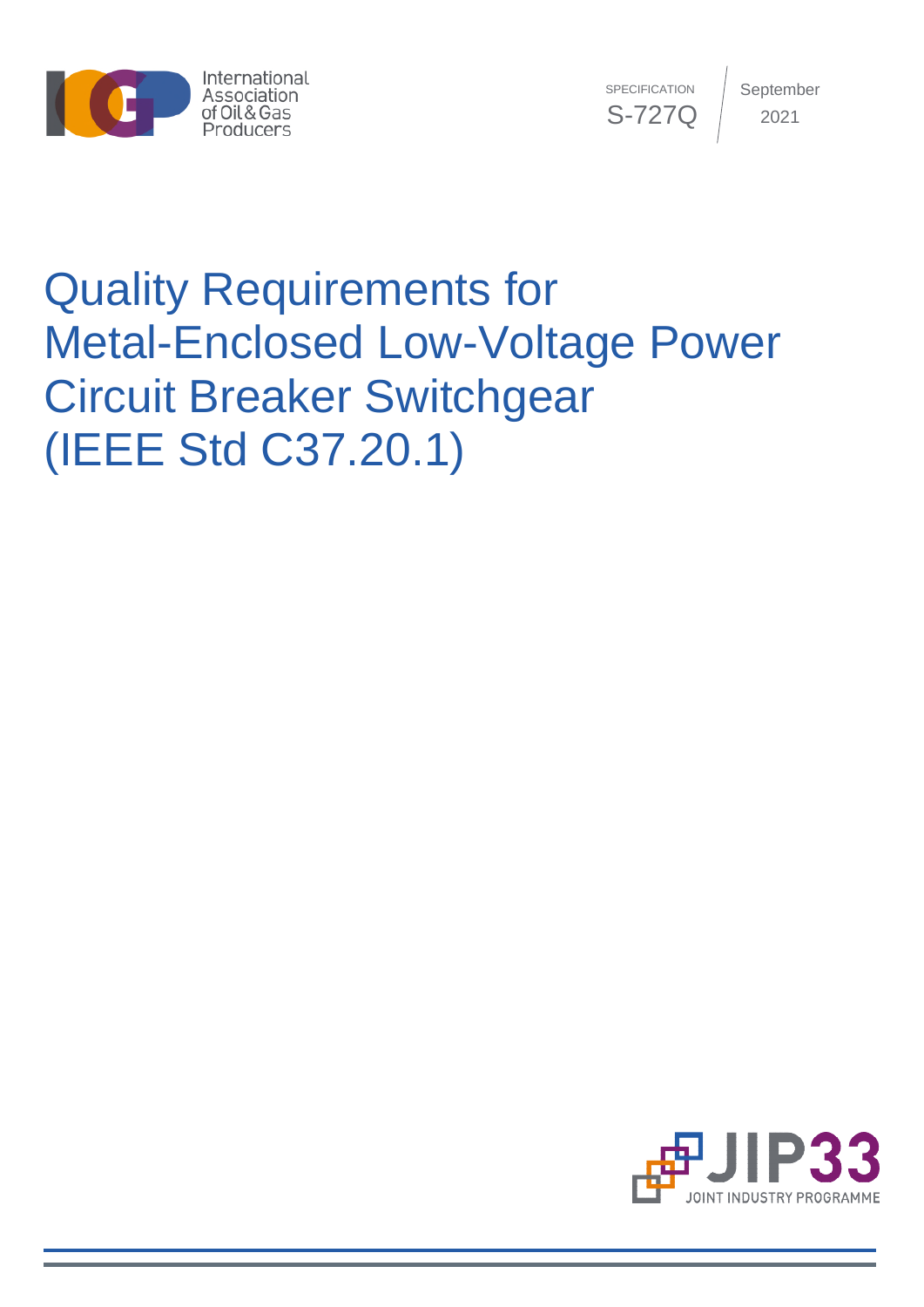| <b>Revision history</b> |  |
|-------------------------|--|
|-------------------------|--|

| <b>VERSION</b> | <b>DATE</b>    | <b>PURPOSE</b> |
|----------------|----------------|----------------|
| 1.0            | September 2021 | Issued for Use |

#### Acknowledgements

This IOGP Specification was prepared by a Joint Industry Programme 33 Standardization of Equipment Specifications for Procurement organized by IOGP with support by the World Economic Forum (WEF).

#### Disclaimer

Whilst every effort has been made to ensure the accuracy of the information contained in this publication, neither IOGP nor any of its Members past present or future warrants its accuracy or will, regardless of its or their negligence, assume liability for any foreseeable or unforeseeable use made thereof, which liability is hereby excluded. Consequently, such use is at the recipient's own risk on the basis that any use by the recipient constitutes agreement to the terms of this disclaimer. The recipient is obliged to inform any subsequent recipient of such terms.

Please note that this publication is provided for informational purposes and adoption of any of its recommendations is at the discretion of the user. Except as explicitly stated otherwise, this publication must not be considered as a substitute for government policies or decisions or reference to the relevant legislation relating to information contained in it.

Where the publication contains a statement that it is to be used as an industry standard, IOGP and its Members past, present, and future expressly disclaim all liability in respect of all claims, losses or damages arising from the use or application of the information contained in this publication in any industrial application.

Any reference to third party names is for appropriate acknowledgement of their ownership and does not constitute a sponsorship or endorsement.

#### Copyright notice

The contents of these pages are © International Association of Oil & Gas Producers. Permission is given to reproduce this report in whole or in part provided (i) that the copyright of IOGP and (ii) the sources are acknowledged. All other rights are reserved. Any other use requires the prior written permission of IOGP.

These Terms and Conditions shall be governed by and construed in accordance with the laws of England and Wales. Disputes arising here from shall be exclusively subject to the jurisdiction of the courts of England and Wales.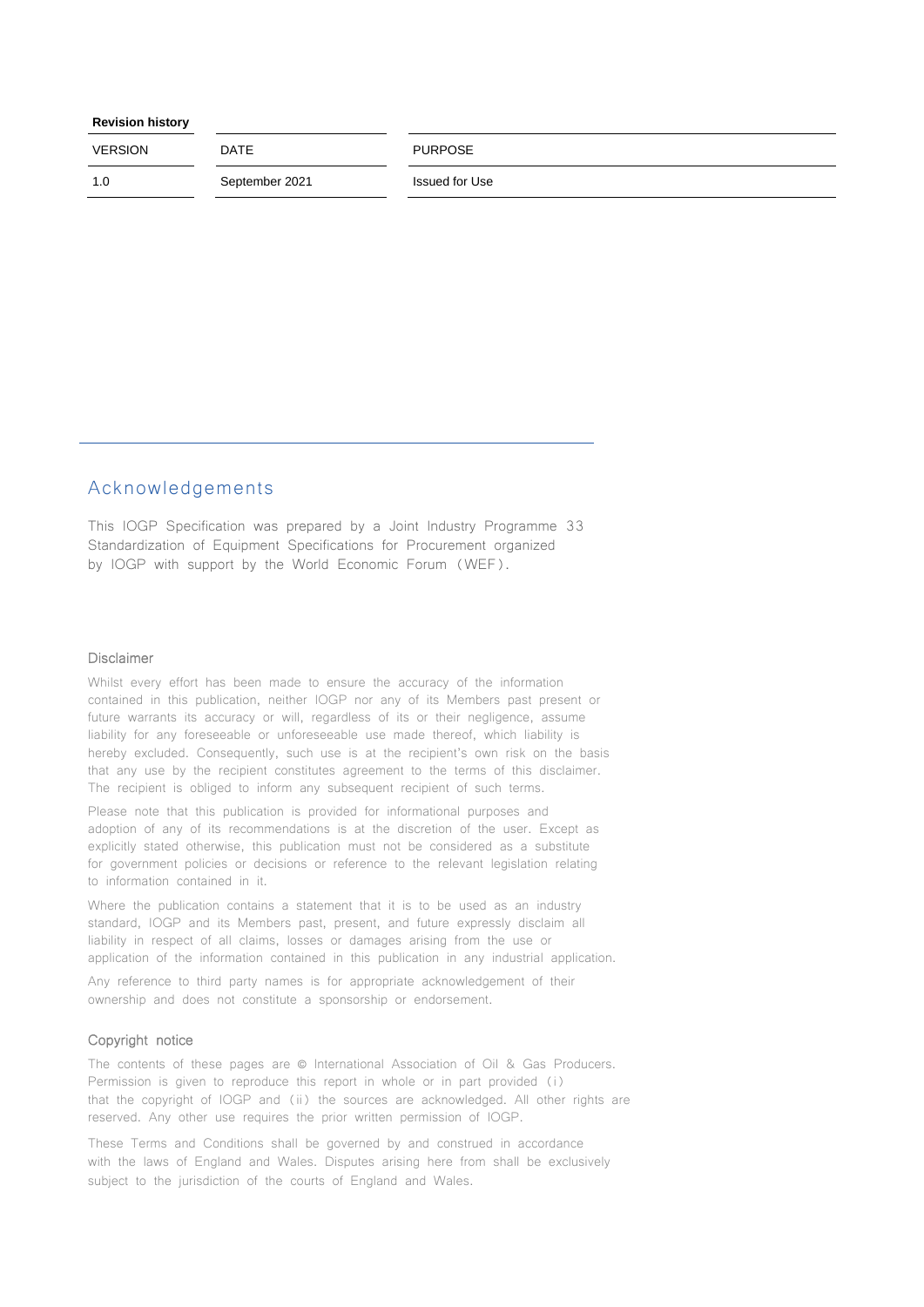

# **Foreword**

<span id="page-2-0"></span>This specification was prepared under Joint Industry Programme 33 (JIP33) "Standardization of Equipment Specifications for Procurement" organized by the International Oil & Gas Producers Association (IOGP) with the support from the World Economic Forum (WEF). Companies from the IOGP membership participated in developing this specification to leverage and improve industry level standardization globally in the oil and gas sector. The work has developed a minimized set of supplementary requirements for procurement, with life cycle cost in mind, resulting in a common and jointly agreed specification, building on recognized industry and international standards.

Recent trends in oil and gas projects have demonstrated substantial budget and schedule overruns. The Oil and Gas Community within the World Economic Forum (WEF) has implemented a Capital Project Complexity (CPC) initiative which seeks to drive a structural reduction in upstream project costs with a focus on industrywide, non-competitive collaboration and standardization. The CPC vision is to standardize specifications for global procurement for equipment and packages. JIP33 provides the oil and gas sector with the opportunity to move from internally to externally focused standardization initiatives and provide step change benefits in the sector's capital projects performance.

This specification has been developed in consultation with a broad user and supplier base to realize benefits from standardization and achieve significant project and schedule cost reductions.

The JIP33 work groups performed their activities in accordance with IOGP's Competition Law Guidelines (November 2020).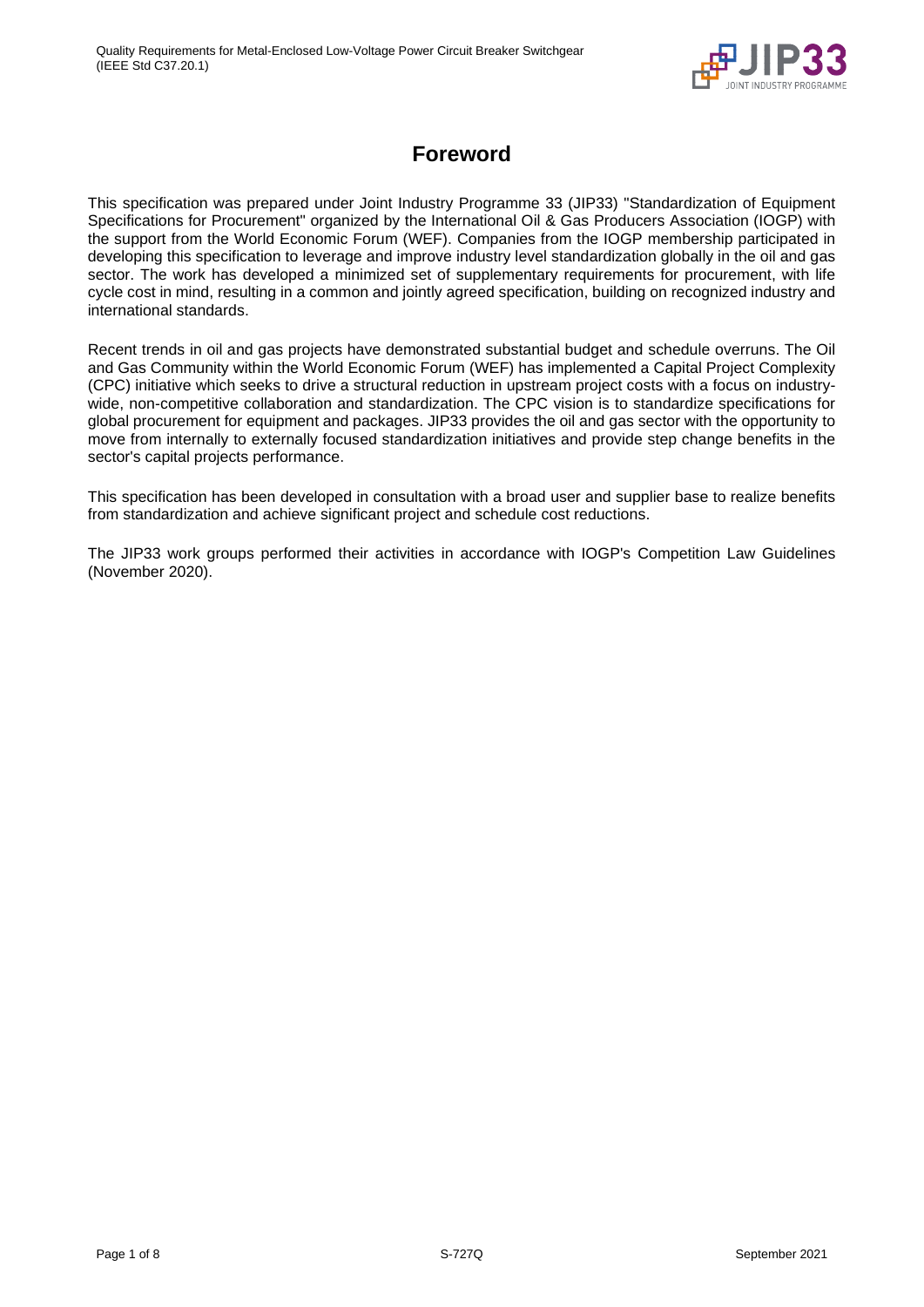

# **Table of Contents**

| $\mathbf{1}$   |     |  |
|----------------|-----|--|
| 2              |     |  |
| 3              |     |  |
| $\overline{4}$ |     |  |
| $5^{\circ}$    |     |  |
|                | 5.1 |  |
|                |     |  |
| 6              |     |  |
| $\overline{7}$ |     |  |
|                |     |  |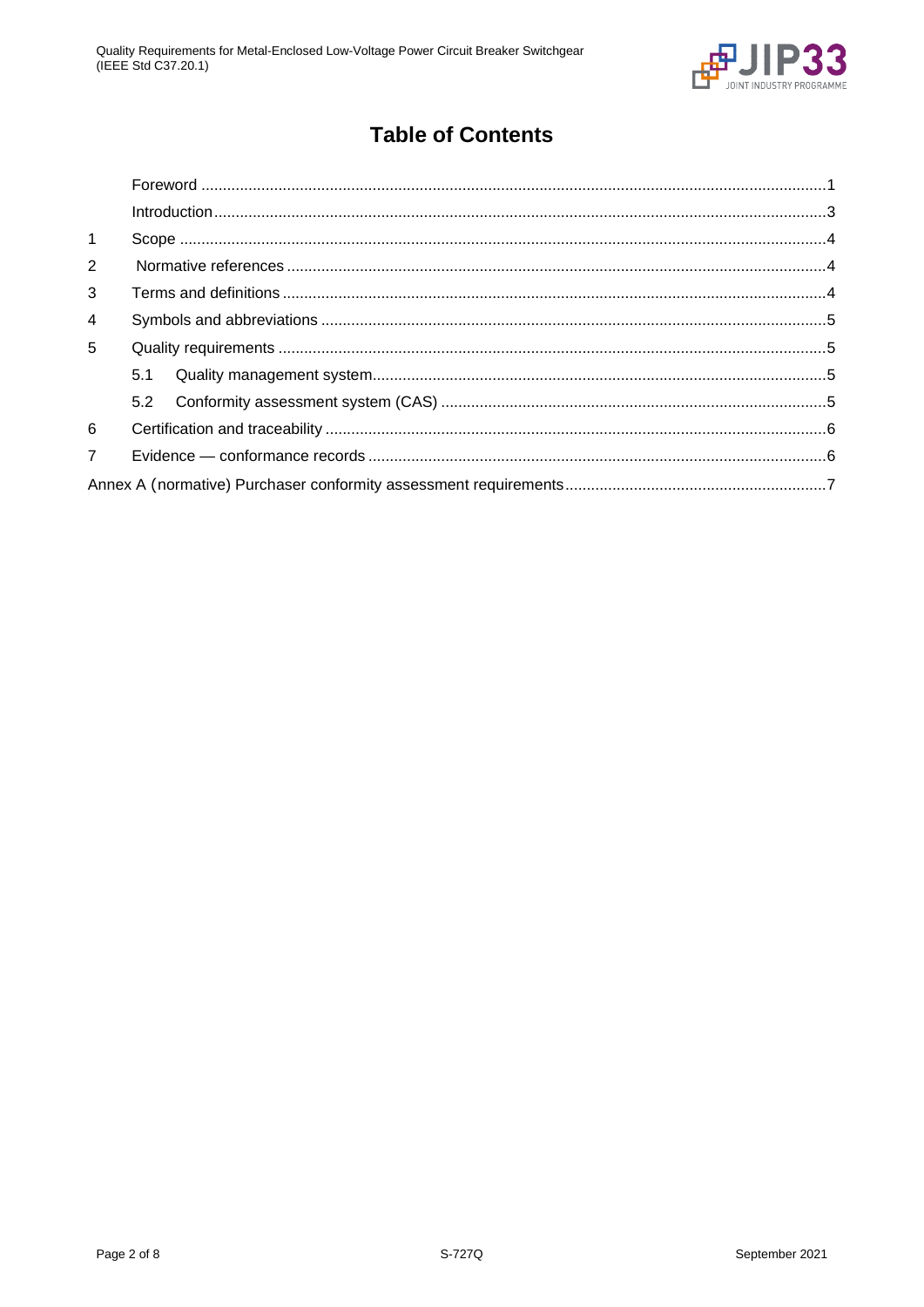

# **Introduction**

<span id="page-4-0"></span>The purpose of this quality requirements specification (QRS) is to specify quality management requirements and the proposed extent of purchaser intervention activities for the procurement of metal-enclosed low-voltage power circuit breaker switchgear in accordance with IOGP S-727 for application in the petroleum and natural gas industries.

Purchaser intervention activities are identified through the selection of one of four conformity assessment system (CAS) levels based on a risk and criticality assessment. The applicable CAS level is specified by the purchaser in the procurement data sheet or purchase order.

This QRS shall be used in conjunction with the specification (IOGP S-727), the procurement data sheet (IOGP S-727D) and the information requirements specification (IOGP S-727L) which together comprise the full set of specification documents. The introduction section in the specification provides further information on the purpose of each of these documents and the order of precedence for their use.



**JIP33 Specification for Procurement Documents Quality Requirements Specification**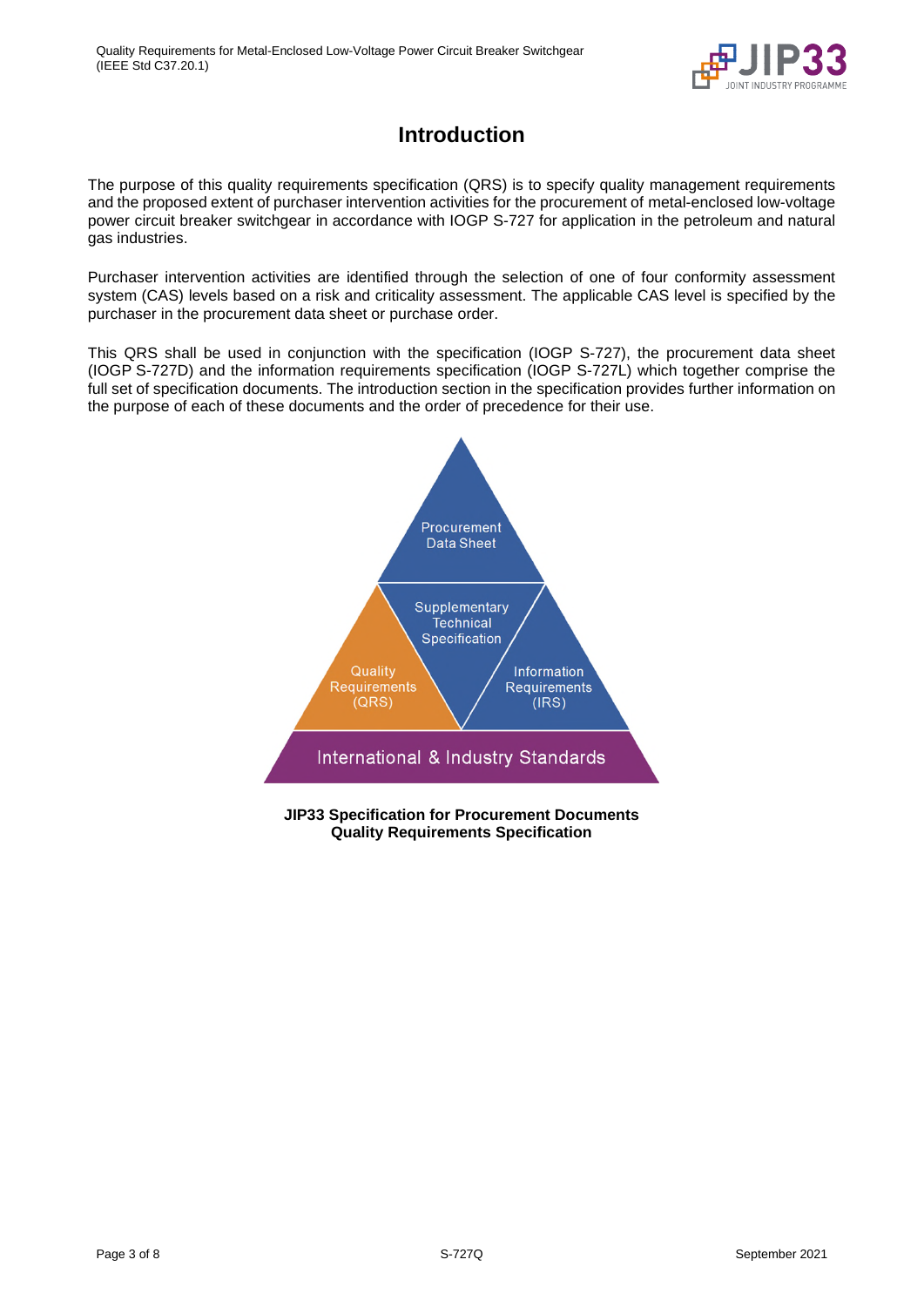

#### <span id="page-5-0"></span>**1 Scope**

To specify quality management requirements for the supply of metal-enclosed low voltage switchgear to IOGP S-727 including:

- a) supplier quality management system requirements;
- b) purchaser conformity assessment (surveillance and inspection) activities;
- c) traceability requirements.

#### <span id="page-5-1"></span>**2 Normative references**

For the purpose of this document, the documents referenced in IOGP S-727 and those listed below, in whole or in part, are normatively referenced in this document and are indispensable for its application. For dated references, only the edition cited applies. For undated references, the latest edition of the referenced document (including any amendments) applies.

API Specification Q1, *Specification for Quality Management System Requirements for Manufacturing Organizations for the Petroleum and Natural Gas Industry*

IOGP S-727, *Supplementary Specification to IEEE Std C37.20.1 Metal-Enclosed Low-Voltage Power Circuit Breaker Switchgear* 

ISO 9001, *Quality management systems — Requirements*

ISO 29001, *Petroleum, petrochemical and natural gas industries — Sector-specific quality management systems — Requirements for product and service supply organizations* 

#### <span id="page-5-2"></span>**3 Terms and definitions**

For the purpose of this document, the terms and definitions given in IOGP S-727 and ISO 9000 (normative to ISO 9001) and the following shall apply.

#### **3.1**

#### **conformity assessment**

demonstration that specified requirements are fulfilled

Note 1 to entry: Conformity assessment (or assessment) includes but is not limited to review, inspection, verification and validation activities.

Note 2 to entry: Assessment activities may be undertaken at a supplier/sub-supplier's premises, virtually by video link, desktop sharing, etc. or by review of information.

#### **3.2**

#### **conformity assessment system**

#### **CAS**

system that provides different levels of purchaser interventions to assess and verify supplier conformance to specified requirements

Note 1 to entry: CAS A applies to the highest risk and associated extent of verification. CAS D is the lowest.

#### **3.3 hold point H**

<conformity assessment> point in the chain of activities beyond which an activity shall not proceed without the approval of the purchaser or purchaser's representative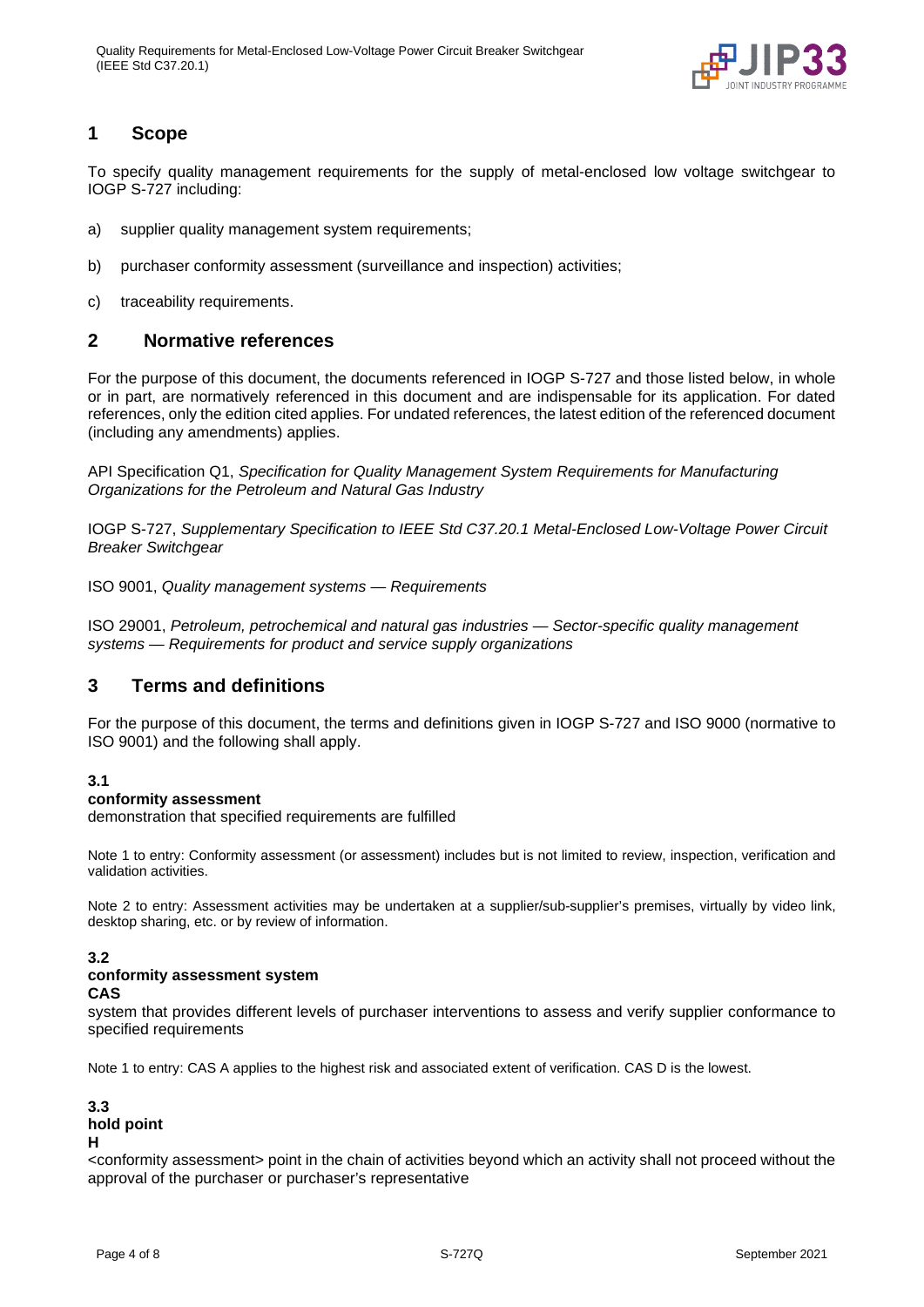

#### 3.4 **witness point W**

<conformity assessment> point in the chain of activities that the supplier shall notify the purchaser or purchaser's representative before proceeding

Note1 to entry: The operation or process may proceed without witness if the purchaser does not attend after the agreed notice period.

#### **3.5**

### **surveillance**

**S** 

<conformity assessment> observation, monitoring or review by the purchaser or purchaser's representative of an activity, operation, process, product or associated information

#### **3.6**

#### **review**

**R** 

<conformity assessment> review of the supplier's information to verify conformance to requirements

#### <span id="page-6-0"></span>**4 Symbols and abbreviations**

For purposes of this document, the following symbols and abbreviations apply.

| CAS | conformity assessment system |
|-----|------------------------------|
|     |                              |

IRS information requirements specification

QMS quality management system

QRS quality requirements specification (this document)

#### <span id="page-6-1"></span>**5 Quality requirements**

#### <span id="page-6-2"></span>**5.1 Quality management system**

The supplier shall operate and maintain a quality management system (QMS) that conforms with ISO 9001, ISO 29001, API Specification Q1 or an equivalent quality management system standard.

#### <span id="page-6-3"></span>**5.2 Conformity assessment system (CAS)**

#### **5.2.1**

The conformity assessment system (CAS) provides different levels of assessment of the supplier control activities. The CAS level is defined by the purchaser, using a risk-based approach, and included in the purchase order/contract. The defined CAS level may be adjusted by the purchaser during manufacture based on supplier performance and re-assessment of risk.

NOTE For industrial proven solutions, CAS level D is specified unless risk assessment indicates that a more stringent CAS level is required.

#### **5.2.2**

Quality plans and inspection and test plans shall include provision for purchaser intervention activities based on the CAS level selected in the procurement data sheet or purchase order. See Annex A.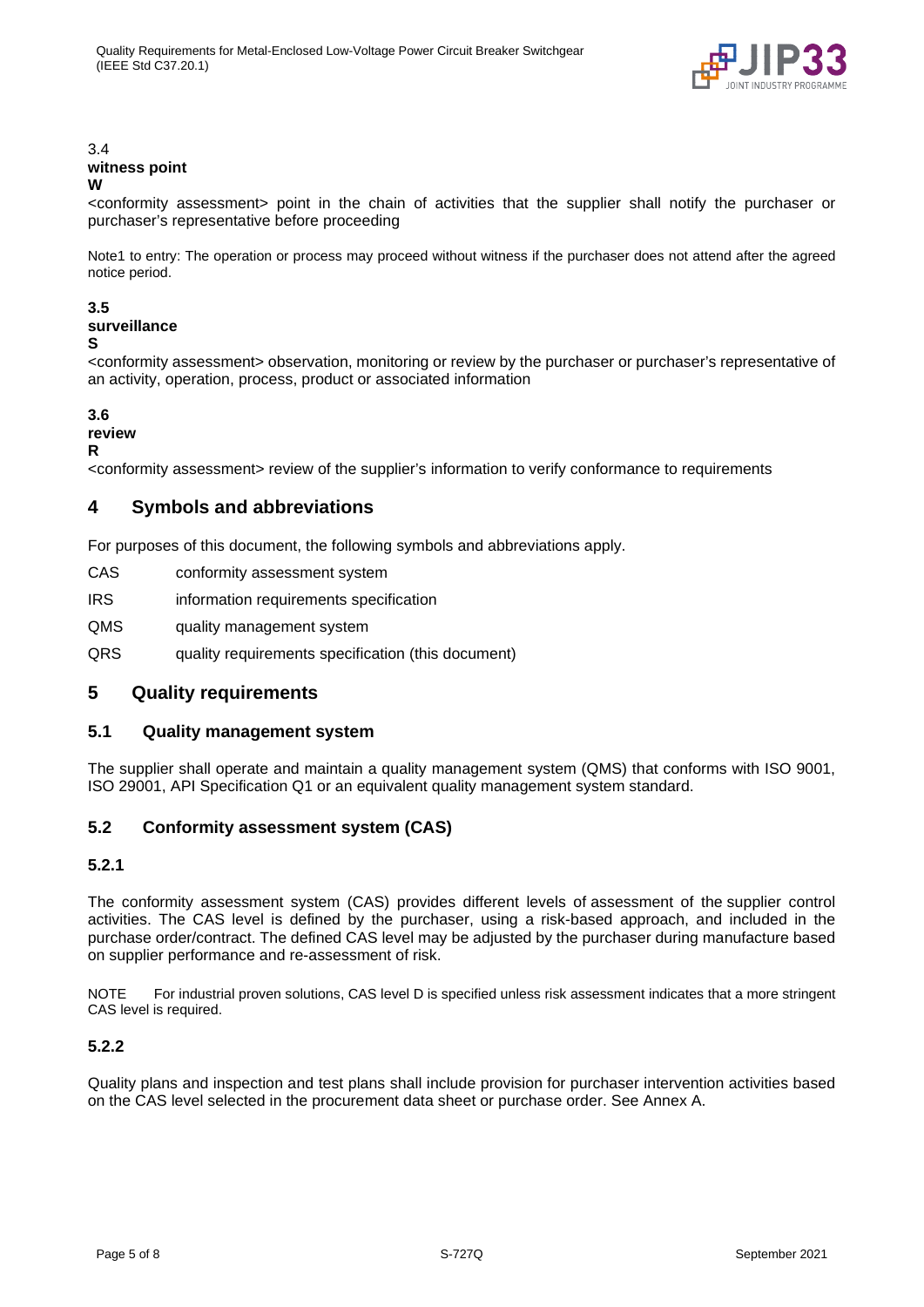

#### **5.2.3**

Supplier performance in meeting the requirements may be routinely assessed during execution of the scope and where appropriate, corrective action requested and conformity assessment activities increased or decreased consistent with criticality and risk.

#### <span id="page-7-0"></span>**6 Certification and traceability**

The supplier shall maintain traceability of sub-assembly and major components to the original component manufacturer tag / serial number and where applicable, associated certification. See ISO 9001, 8.5.2.

#### <span id="page-7-1"></span>**7 Evidence — conformance records**

Documents and information shall be provided for in accordance with the associated IRS.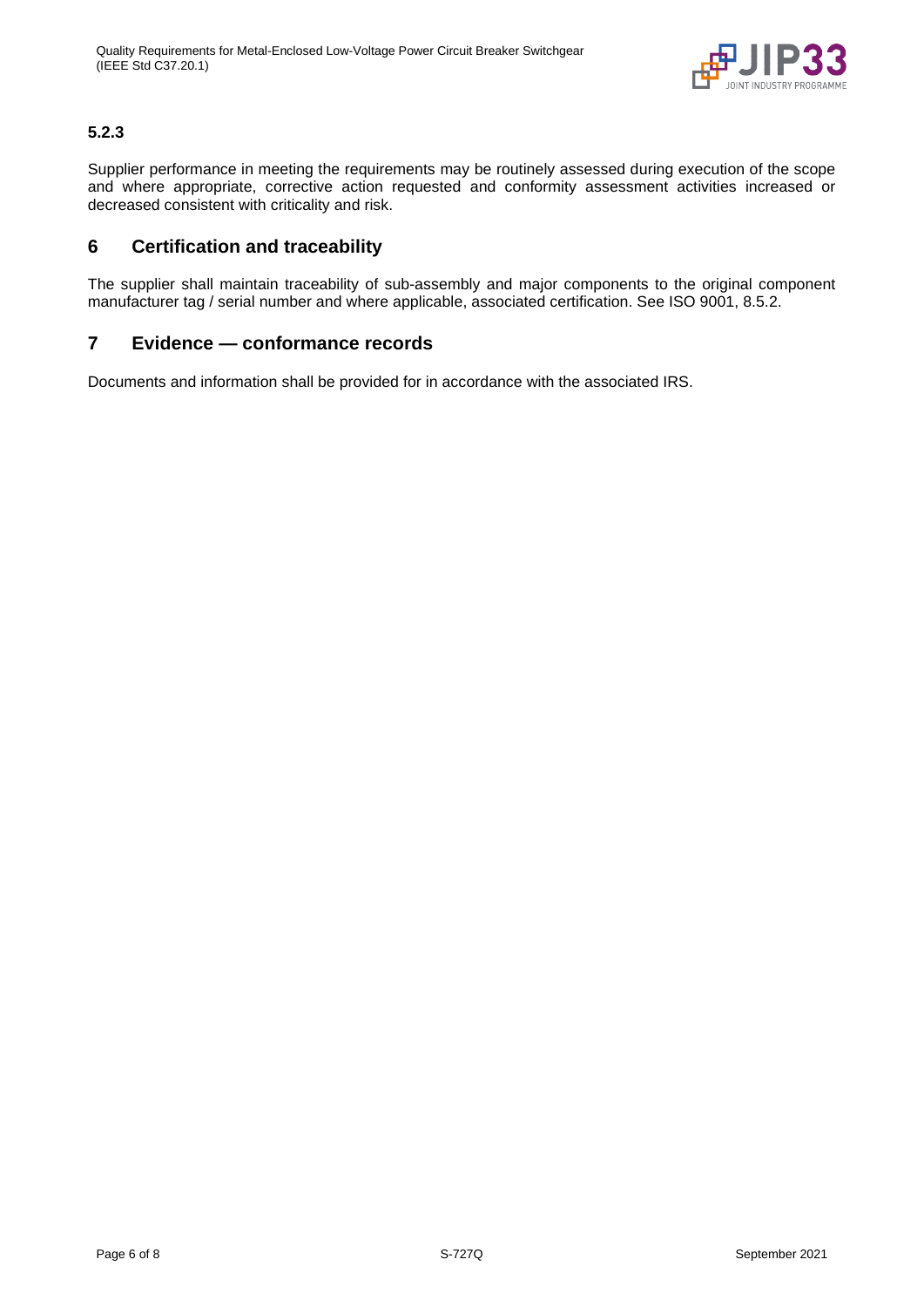

**Annex A** 

(normative)

# **Purchaser conformity assessment requirements**

<span id="page-8-0"></span>This annex defines four conformity assessment systems (CAS) or levels of purchaser assessment.

If witness testing is required by a purchasing representative, select "C" for the conformity assessment system (CAS) level in the data sheet (S-727D).

NOTE A selection of CAS B or CAS A will result in the equipment testing becoming a Hold point.

|                         | <b>PURCHASER ASSESSMENT ACTIVITIES</b>                                                                                                                             | <b>CAS</b> |   |   |    |  |
|-------------------------|--------------------------------------------------------------------------------------------------------------------------------------------------------------------|------------|---|---|----|--|
|                         |                                                                                                                                                                    |            | B | C | D  |  |
| $\mathbf{1}$            | <b>Operational planning and control activities</b>                                                                                                                 |            |   |   |    |  |
| 1.1                     | Quality planning (ISO 9001, 8.1 and ISO 10005)                                                                                                                     | H          | W | S |    |  |
| 1.2                     | Inspection and test planning (IOGP S-727, 6.3.1)                                                                                                                   | н          | н | W | R  |  |
| 1.3                     | Pre-production planning (meeting)                                                                                                                                  | H          | W |   |    |  |
| $\overline{2}$          | Control of external supply                                                                                                                                         |            |   |   |    |  |
| 2.1                     | External supply scope, risk assessment and controls                                                                                                                | H          | W | S |    |  |
| 2.2                     | Nominated sub-suppliers of circuit breakers and protective devices.                                                                                                | H          | W |   |    |  |
| $\overline{3}$          | <b>Design and development activities</b>                                                                                                                           |            |   |   |    |  |
| 3.1                     | Type testing (if type test certificates are not available)<br>(IOGP S-727, 6.2, 7.1.5, 7.7.3, 7.8.3)                                                               | н          | н | H | H. |  |
| $\overline{\mathbf{4}}$ | <b>Production and fabrication</b>                                                                                                                                  |            |   |   |    |  |
| 4.1                     | Verification of incoming materials (type, condition and quantity)<br>(IOGP S-727, 7.4, 7.1.6.1, 7.15.2, 7.16.1.1, 7.16.3.1)                                        | W          | S |   |    |  |
| 4.2                     | Verification of assembly (including review of quality records)<br>(IOGP S-727, 4.2.1, 7.1, 7.3, 7.4, 7.5, 7.11, 7.12, 7.13, 7.14, 7.15, 7.16, 7.17, 7.18,<br>7.19) | W          | S | S |    |  |
| 4.3                     | <b>Production testing</b>                                                                                                                                          |            |   |   |    |  |
| 4.3.1                   | Visual and dimensional checks<br>(IOGP S-727, 6.3.1, 6.3.2, 7.1.2.2.5, 7.1.6.2, 7.2.2, 7.17.3.1, 7.19.7)                                                           | н          | W | S |    |  |
| 4.3.2                   | Painting inspection<br>(IOGP S-727, 4.2.1, 7.2.2)                                                                                                                  | W          | S | S |    |  |
| 4.3.3                   | Grounding test<br>(IOGP S-727, 6.3.1.2 d, 6.3.4)                                                                                                                   | H          | W | R | R. |  |
| 4.3.4                   | Power frequency withstand test<br>(IOGP S-727, 5.2.2, Table 1, 5.2.3, Table 2, 6.3.2)                                                                              | н          | н | W | R. |  |
| 4.3.5                   | Verification of correctness of the control wiring by electrical circuit continuity test<br>$(IOGP S-727, 6.3.5.1, 6.3.1.2)$                                        | W          | S |   |    |  |
| 4.4                     | <b>Functional testing</b>                                                                                                                                          |            |   |   |    |  |
| 4.4.1                   | Operation of circuit breaker<br>$(IOGP S-727, 6.3.1.2, 6.4)$                                                                                                       | н          | н | W | R. |  |
| 4.4.2                   | Mechanical operation tests<br>(IOGP S-727, 6.3.1.2, 6.3.3)                                                                                                         | H          | н | W | R  |  |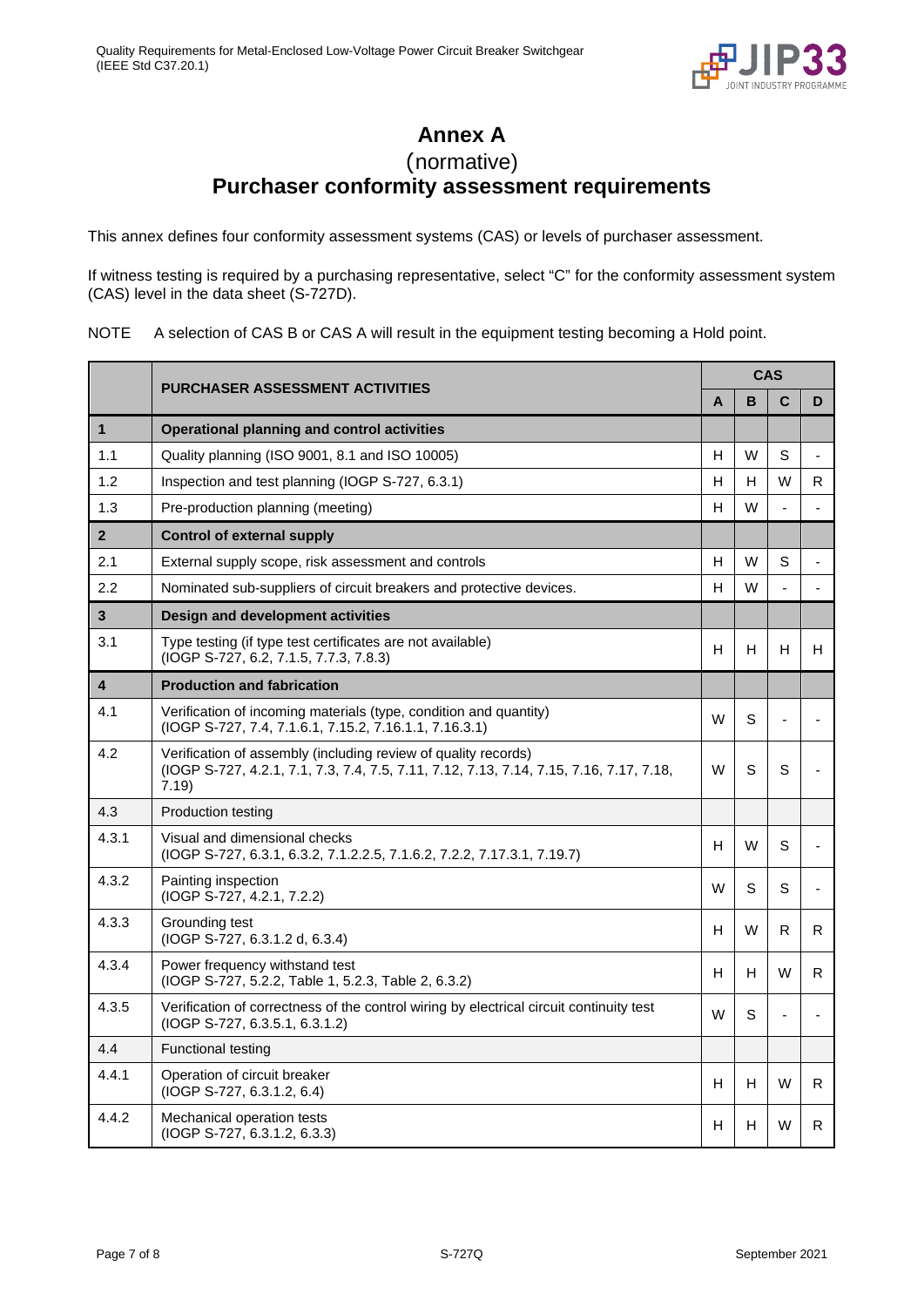

|                                                                          | <b>PURCHASER ASSESSMENT ACTIVITIES (continued)</b>                                                                                                                                                                                                                                                                                                                                                        | <b>CAS</b> |   |   |    |
|--------------------------------------------------------------------------|-----------------------------------------------------------------------------------------------------------------------------------------------------------------------------------------------------------------------------------------------------------------------------------------------------------------------------------------------------------------------------------------------------------|------------|---|---|----|
|                                                                          |                                                                                                                                                                                                                                                                                                                                                                                                           | A          | B | C | D  |
| 4.4.3                                                                    | Function testing all control devices<br>(IOGP S-727, 6.3.1.2, 6.3.5.4)<br>For hard wired devices, this verifies operation per the schematic. For devices<br><b>NOTE</b><br>that control via communication, this verifies through test or simulation proper control<br>over a network from a system controller. This also includes function test of local<br>human machine interface (HMI), if applicable. | H          | H | W | R. |
| 4.4.4                                                                    | Protective relay and metering functionality tests<br>$(IOGP S-727, 6.3.1.2, 6.3.5.3)$                                                                                                                                                                                                                                                                                                                     | H          | H | W | R. |
| 4.4.5                                                                    | Indicator lights tests<br>(IOGP S-727, 6.3.1.2, 6.3.5.4)                                                                                                                                                                                                                                                                                                                                                  | H          | H | W | R. |
| 4.4.6                                                                    | Testing of auxiliary equipment provided as part of the system design such as HRG,<br>CBM, etc.<br>(IOGP S-727, 6.3.1.2)                                                                                                                                                                                                                                                                                   | H          | H | W | R. |
| 4.4.7                                                                    | Auto transfer feature (if applicable)<br>(IOGP S-727, 6.3.1.2, 6.3.5.4)                                                                                                                                                                                                                                                                                                                                   | H          | H | W | R. |
| 5                                                                        | Release of product or service                                                                                                                                                                                                                                                                                                                                                                             |            |   |   |    |
| 5.1                                                                      | Verify conformance to purchase order                                                                                                                                                                                                                                                                                                                                                                      |            |   |   |    |
| 5.1.1                                                                    | Handling, packing, preservation and storage (if applicable)<br>(IOGP S-727, 6.3.1.2 h)                                                                                                                                                                                                                                                                                                                    | W          | S | S |    |
| 5.1.2                                                                    | Review final documentation as per IOGP S-727L<br>(IOGP S-727, 7.16.3.3)                                                                                                                                                                                                                                                                                                                                   | H.         | W |   |    |
| 5.1.3                                                                    | Release equipment for shipment<br>(IOGP S-727, 7.20)                                                                                                                                                                                                                                                                                                                                                      | H          | H | H | H  |
| Key<br>H: Hold point<br>W: Witness point<br>R: Review<br>S: Surveillance |                                                                                                                                                                                                                                                                                                                                                                                                           |            |   |   |    |